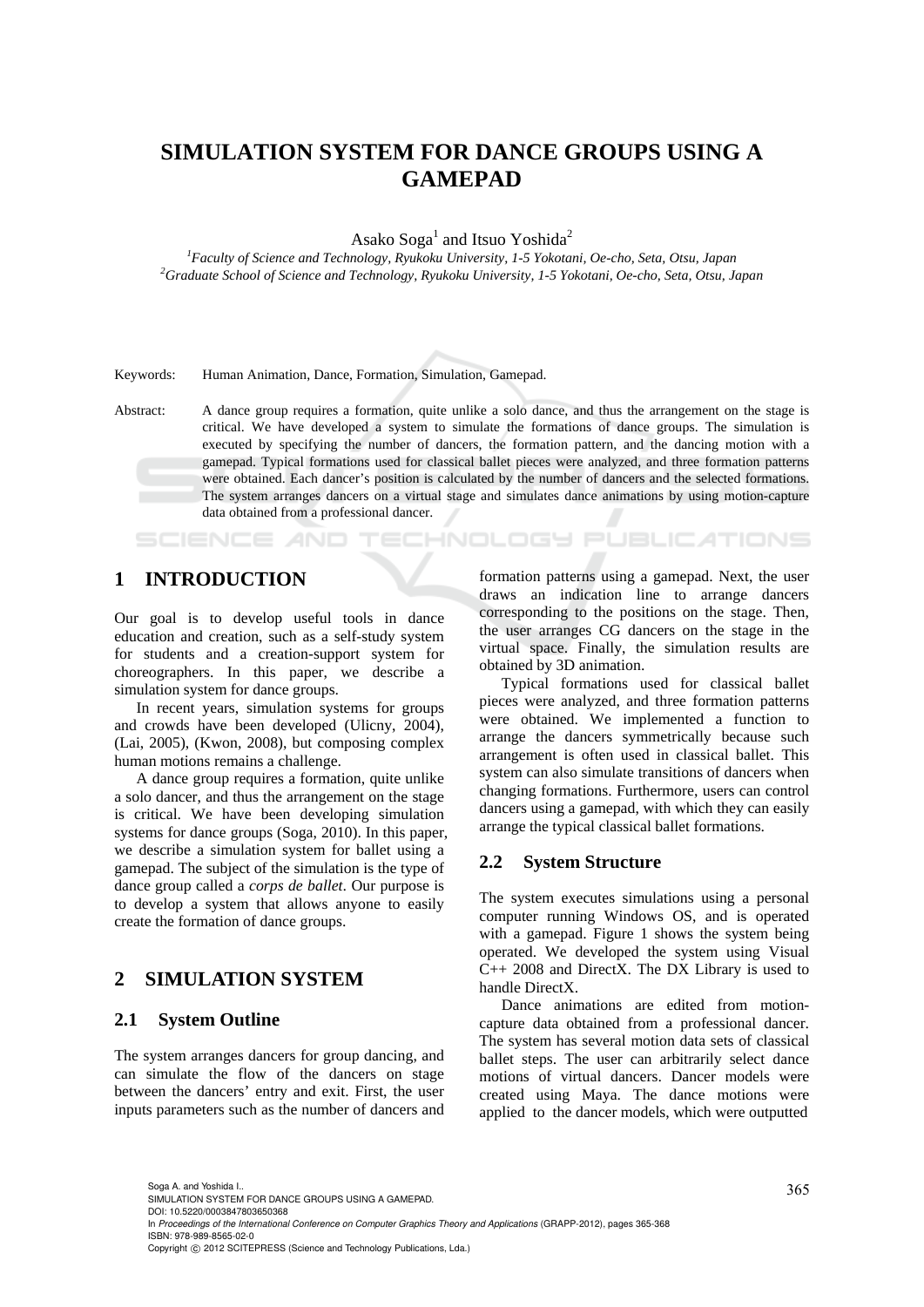

Figure 1: The operation scene of the system.

in DirectX file format.

## **2.3 GUI and Simulation Procedure**

The system is operated by switching between two modes. The system has an operation mode for inputting parameters, and a preview mode for checking the dancers' formations and CG animation.

Figure 2 shows the GUI (Graphical User Interface) of the operation mode, which consists of the number of dancers, main menu, sub menu, a virtual stage, and the sequence area. The main menu has items such as parameter settings and commands to execute the simulation. When the user selects parameter settings from the main menu, parameters are displayed on the sub menu. Then the user enters the parameters. The input parameters are the number of dancers, formation patterns, etc. Each menu can be selected using the arrow keys on the gamepad, and certain buttons are used for setting parameters.

The user draws lines required for the simulation on the virtual stage. The camera view is fixed from the top, but users can play CG animation on the virtual stage. The inputted parameters are displayed in the sequence area.

The preview mode is for checking the dancers' formation and CG animation. The CG animation is displayed in full screen, and the user can see it from any perspective. The user can zoom in/out and change the camera view using the joy stick or the arrow keys of the gamepad.

The simulation procedure is as follows.

- 1) The user determines the dancers' initial position and the number of dancers.
- 2) The user selects the various parameters such as formations from the main menu and the sub menu.
- 3) The user draws an indication line to arrange dancers on the stage.



(1)Number of dancers (2)Main menu (3)Sub menu (4)Virtual stage (5)Sequence area

Figure 2: GUI of the operation mode.

- 4) The user selects the command to start the simulation from the main menu, and arranges the dancers on the virtual stage.
- 5) When moving to another formation, the user selects the command to change the formation on the main menu, and then repeats steps 2) through 4).
- 6) When terminating a simulation, the user selects the command to complete it from the main menu, and determines the location of the dancers leaving the virtual stage.

If the user sets the parameters and executes the simulation, CG dancers appear and assemble in formation on stage, and then choreographic animation is played. After the dancers leave, the user can play the simulation result.

# **3 ARRANGING DANCERS**

### **3.1 Formation Patterns and Drawing Methods**

Three kinds of typical formation patterns are prepared; dancers are arranged in a straight line, a circle, and a curve. The user can freely arrange dancers on the virtual stage based on the formation patterns.

The user draws an indication line to arrange the dancers using a gamepad, and then the system calculates the position of each dancer and arranges dancers to create the formation. In the case of the straight line formation, the user draws a line by selecting two points. All dancers are arranged at the same distances. For the circle formation, the user inputs a center point and another point on the circle. Then a circle whose radius is the distance between the two points is drawn. All dancers are arranged at the same distances. In the case of the curve formation, the user selects two end points of the curve and then a temporary line between the points is shown. Then the user drags the temporary line to form the curve. The curve is drawn using the third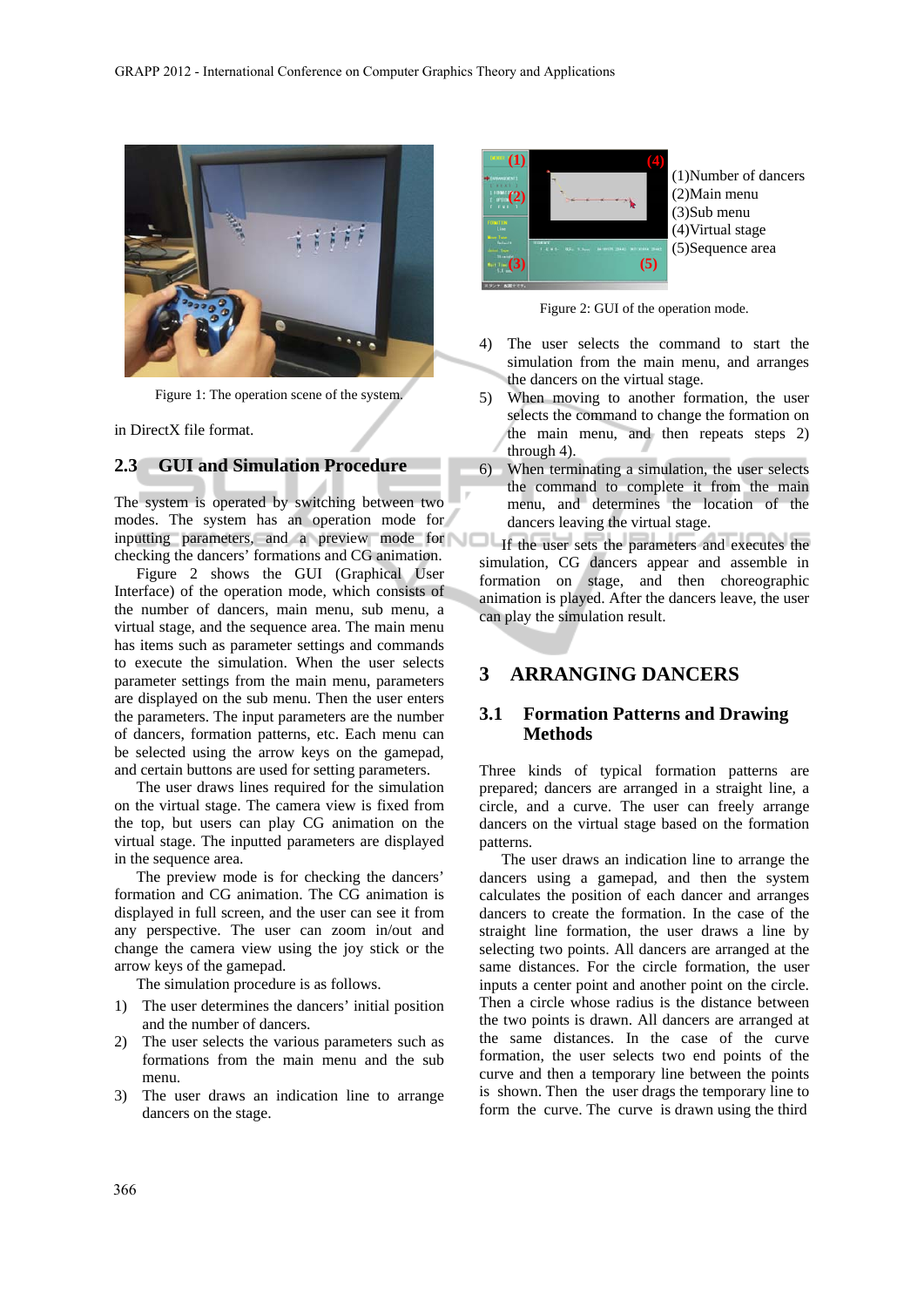

Figure 4: Symmetric arrangement.

Bezier method. The number of control points of a Bezier curve is 60, and all dancers are arranged with the same number of control points between dancers.

Figure 3 shows the examples of each formation. Triangles P1 and P2 in each figure are the selected points by the user. The red line is the indication line to arrange the dancers.

### **3.2 Symmetrical Arrangement**

We implemented a function to arrange the dancers symmetrically because a symmetric arrangement is often used in classical ballet. Each formation pattern can be mirrored based on the line at stage center. When this function is enabled, the reflective indication line automatically appears according to the inputted indication line. Half of the virtual dancers are arranged on the inputted indication line, and the others are arranged on the reflective line.

Figure 4 shows an example of a symmetrical arrangement by 16 dancers in a circle formation. When the user inputs an indication line as shown in



the left part of Figure  $4(a)$ , the corresponding line appears in the right part. After arranging the dancers, each circle can be formed by eight dancers on both sides as shown in Figure 4(b).

### **3.3 Transition Patterns**

After arranging the dancers, they can be rearranged in another formation. This allows users to simulate the path of each dancer and the transition of formation. For rearranging dancers, the user draws the other indication line to arrange the dancers with the gamepad, and then the system calculates the path for each dancer from the current position to the next position. The dancers move along the shown path, and then enter a new formation. Two types of transition routes are predefined. The user can select the type when inputting parameters. One is the shortest route for each dancer from the current position to the next position. The other is the route along the two indication lines.

Figure 5 shows the transition patterns. Figure 5(a) shows the shortest route. In this case, each dancer moves directly from the current position of Formation 1 to the next position of Formation 2. Figure 5(b) shows the route along the indication lines. In this case, each dancer moves to the end point of the current indication line, and then to the next position via the starting point of the next indication line.

When moving from the current position to the next position, each dancer's route is displayed. Figure 6 is an example of transition from a straight line formation to a curved line formation. In this